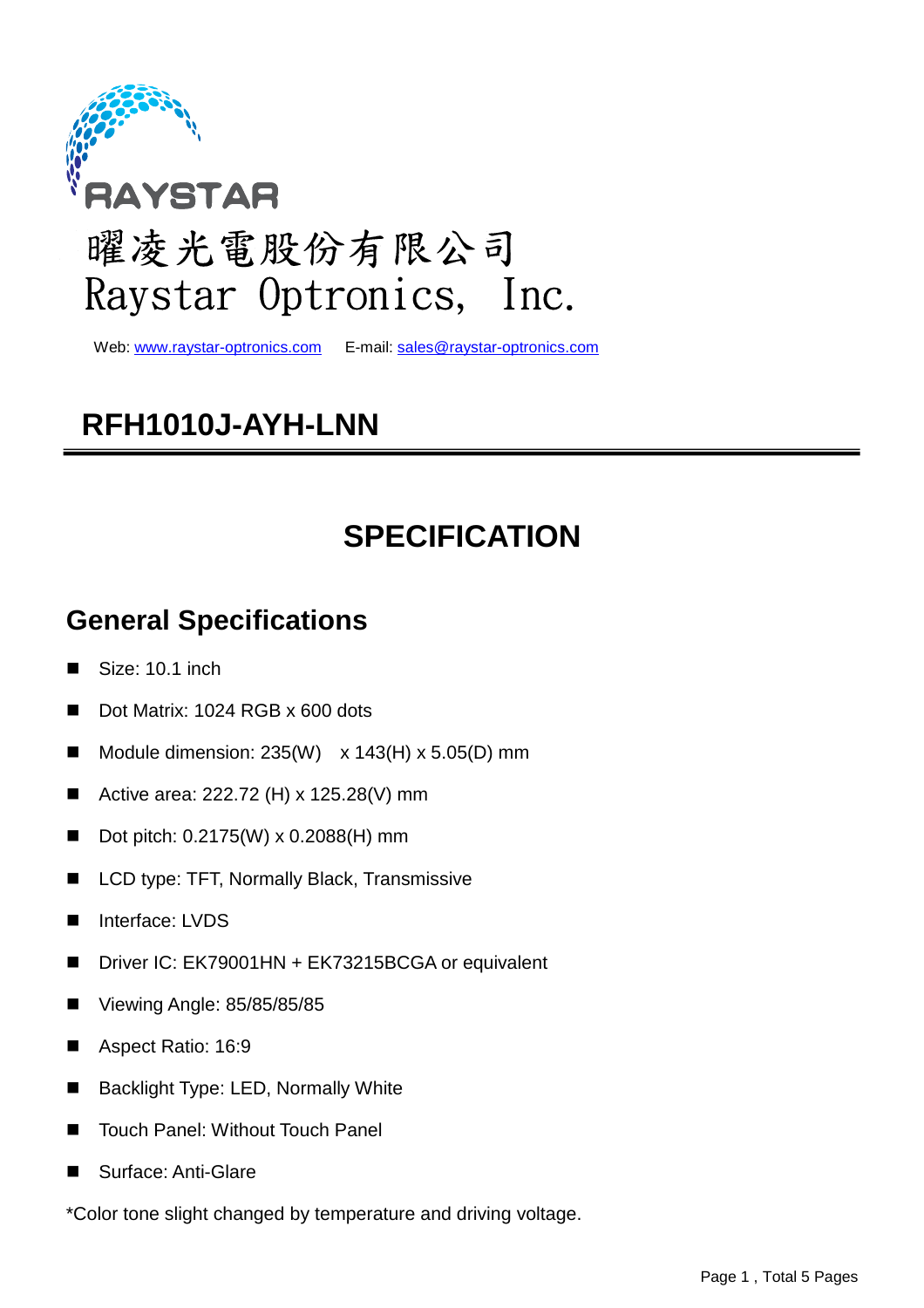

#### **Interface TFT LCD MODULE**

| Pin No.        | <b>Symbol</b>  | <b>Description</b>                                                                                                                                                   |  |  |  |  |
|----------------|----------------|----------------------------------------------------------------------------------------------------------------------------------------------------------------------|--|--|--|--|
| 1              | <b>VCOM</b>    | Common voltage                                                                                                                                                       |  |  |  |  |
| $\overline{2}$ | <b>VDD</b>     | Digital power                                                                                                                                                        |  |  |  |  |
| 3              | <b>VDD</b>     | Digital power                                                                                                                                                        |  |  |  |  |
| 4              | <b>NC</b>      | Not connect                                                                                                                                                          |  |  |  |  |
| 5              | Reset          | Global reset pin. Active low to enter reset state. Suggest to<br>connecting with an RC reset circuit for stability. Normally pull high.<br>$(R=10K\Omega, C=1\mu F)$ |  |  |  |  |
| 6              | <b>STBYB</b>   | Standby mode, normally pull high STBYB="1", normal operation<br>STBYB="0", timing control, source driver will turn off, all output are<br>high-Z                     |  |  |  |  |
| $\overline{7}$ | <b>GND</b>     | Digital ground                                                                                                                                                       |  |  |  |  |
| 8              | RXINO-         | Negative LVDS differential data inputs                                                                                                                               |  |  |  |  |
| 9              | RXIN0+         | Positive LVDS differential data inputs                                                                                                                               |  |  |  |  |
| 10             | <b>GND</b>     | Digital ground                                                                                                                                                       |  |  |  |  |
| 11             | RXIN1-         | Negative LVDS differential data inputs                                                                                                                               |  |  |  |  |
| 12             | RXIN1+         | Positive LVDS differential data inputs                                                                                                                               |  |  |  |  |
| 13             | <b>GND</b>     | Digital ground                                                                                                                                                       |  |  |  |  |
| 14             | RXIN2-         | Negative LVDS differential data inputs                                                                                                                               |  |  |  |  |
| 15             | RXIN2+         | Positive LVDS differential data inputs                                                                                                                               |  |  |  |  |
| 16             | <b>GND</b>     | Digital ground                                                                                                                                                       |  |  |  |  |
| 17             | <b>RXCLKN-</b> | Negative LVDS differential clock inputs                                                                                                                              |  |  |  |  |
| 18             | RXCLKN+        | Positive LVDS differential clock inputs                                                                                                                              |  |  |  |  |
| 19             | <b>GND</b>     | Digital ground                                                                                                                                                       |  |  |  |  |
| 20             | RXIN3-         | Negative LVDS differential data inputs                                                                                                                               |  |  |  |  |
| 21             | RXIN3+         | Positive LVDS differential data inputs                                                                                                                               |  |  |  |  |
| 22             | <b>GND</b>     | Digital ground                                                                                                                                                       |  |  |  |  |
| 23             | <b>NC</b>      | Not connect                                                                                                                                                          |  |  |  |  |
| 24             | <b>NC</b>      | Not connect                                                                                                                                                          |  |  |  |  |
| 25             | <b>GND</b>     | Digital ground                                                                                                                                                       |  |  |  |  |
| 26             | <b>NC</b>      | Not connect                                                                                                                                                          |  |  |  |  |
| 27             | <b>NC</b>      | Not connect                                                                                                                                                          |  |  |  |  |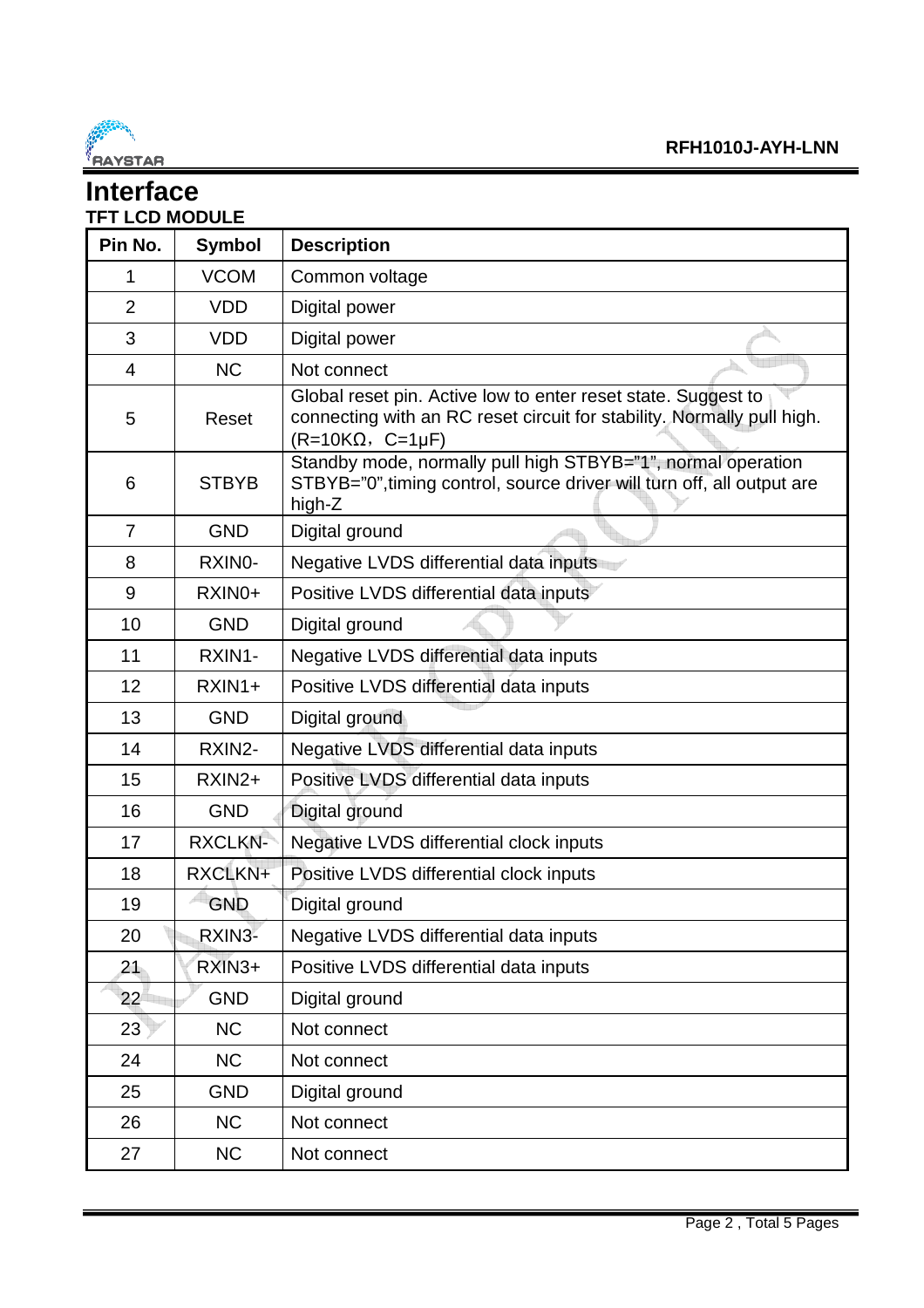

#### **RFH1010J-AYH-LNN**

| 28 | <b>SELB</b> | 6-bit/8-bit input select $SELB = L$ , 8-bit; $SELB = H$ , 6-bit |
|----|-------------|-----------------------------------------------------------------|
| 29 | <b>AVDD</b> | Analog power                                                    |
| 30 | <b>GND</b>  | Digital ground                                                  |
| 31 | LED-        | <b>LED Cathode</b>                                              |
| 32 | LED-        | <b>LED Cathode</b>                                              |
| 33 | L/R         | Left or right display control                                   |
| 34 | U/D         | Up / down display control                                       |
| 35 | <b>VGL</b>  | Negative power for TFT                                          |
| 36 | <b>NC</b>   | Not connect                                                     |
| 37 | <b>NC</b>   | Not connect                                                     |
| 38 | <b>VGH</b>  | Positive power for TFT                                          |
| 39 | $LED+$      | <b>LED Anode</b>                                                |
| 40 | LED+        | <b>LED Anode</b>                                                |

When L/R="0",set right to left scan direction. When L/R="1",set left to right scan direction. When U/D="0", set top to bottom scan direction. When U/D="1", set bottom to top scan direction.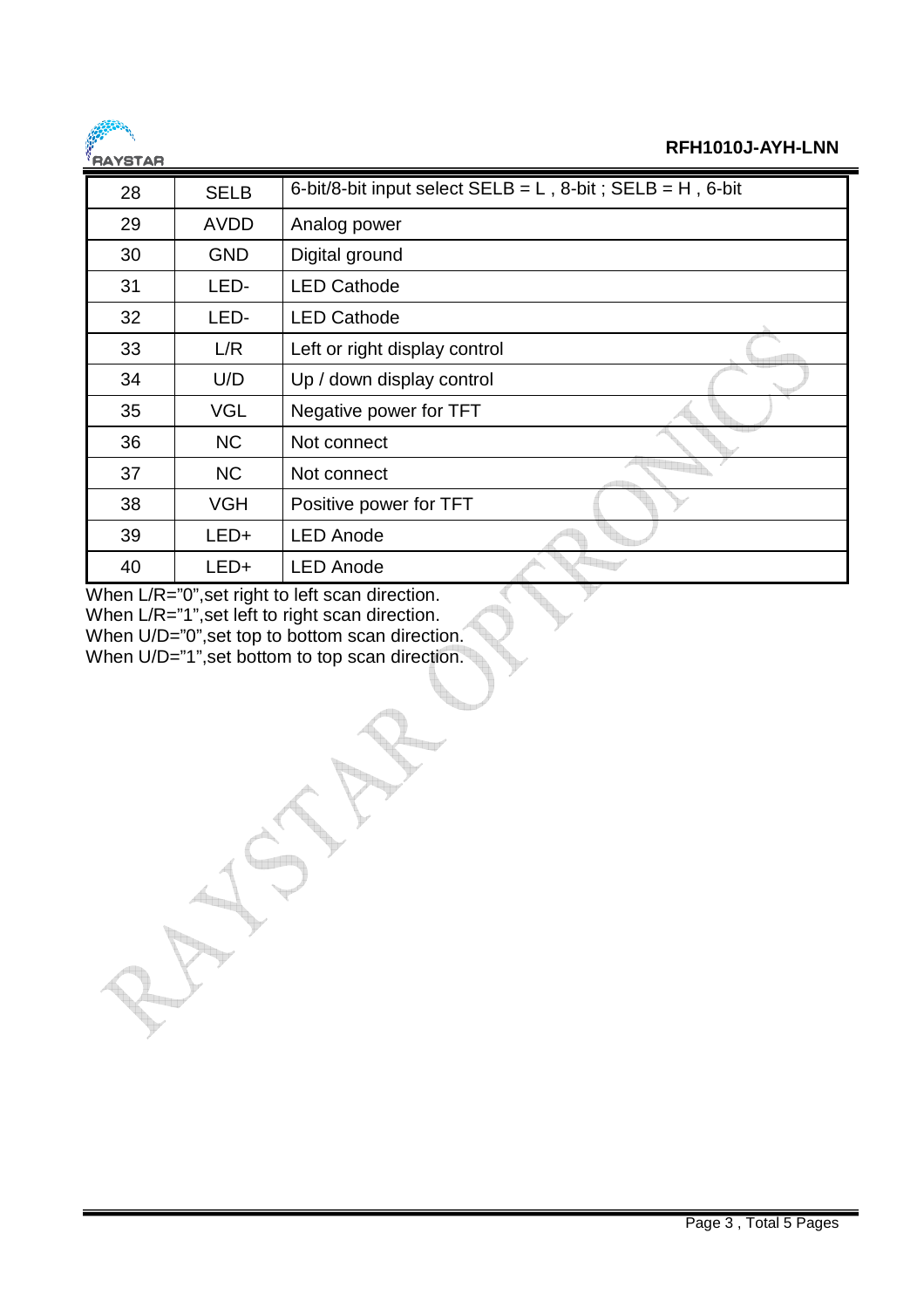

#### **RFH1010J-AYH-LNN**